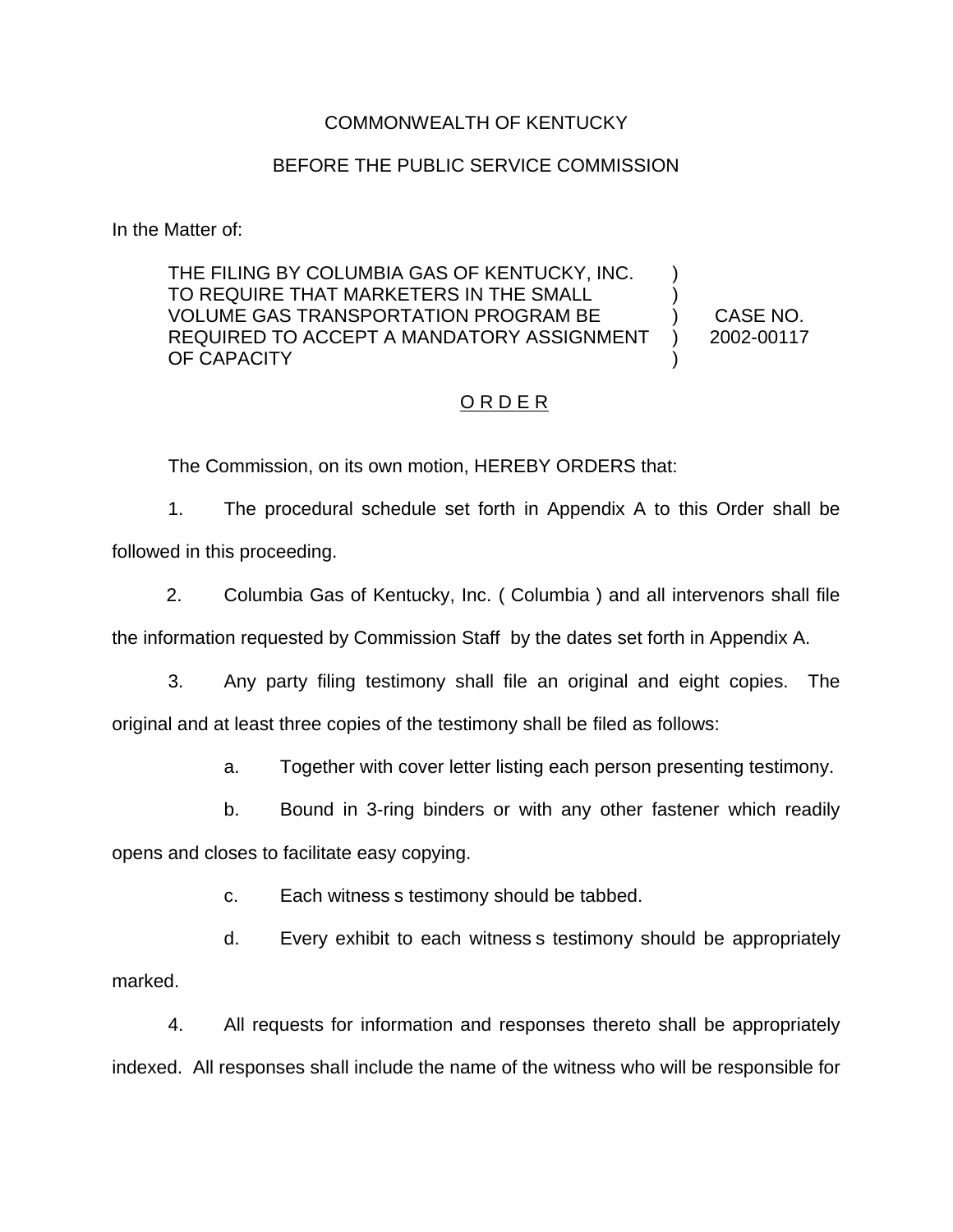responding to questions related to the information, with copies to all parties of record and an original and six copies to the Commission.

5. Nothing contained herein shall prevent the Commission from entering further Orders in this matter.

6. Motions for extensions of time with respect to the schedule herein shall be made in writing and will be granted only upon a showing of good cause.

Done at Frankfort, Kentucky, this 30<sup>th</sup> day of April, 2002.

By the Commission

ATTEST:

Executive D